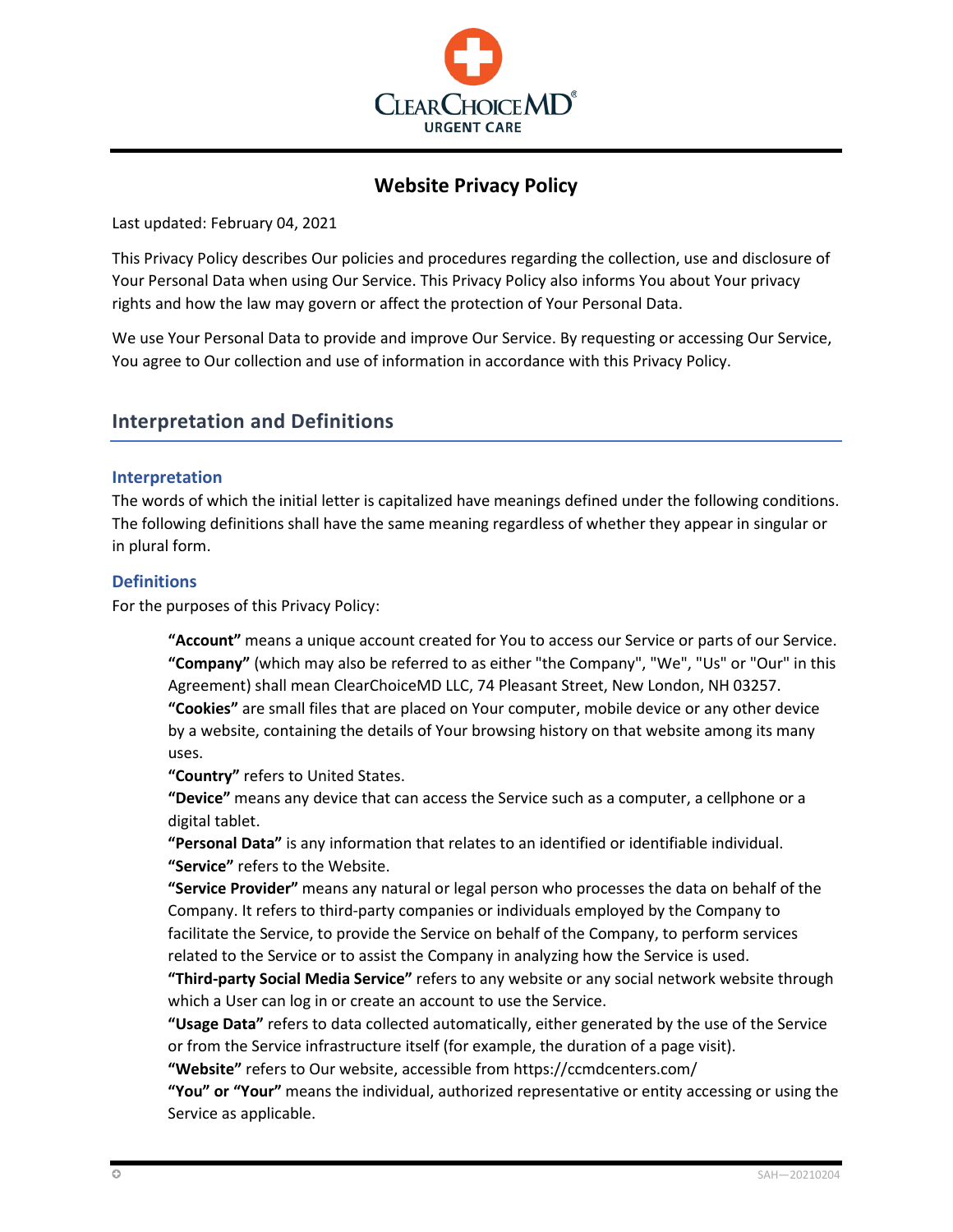# **Collecting and Using Your Personal Data**

## **Types of Data Collected**

## **Personal Data**

While requesting or using Our Service, We may ask You to provide certain personal information that may be used to contact or identify You. Personal information may include, but may not be limited to:

Email address First name and last name Phone number Address, State, Province, ZIP/Postal code, City Usage Data

#### **Usage Data**

Usage Data is collected automatically when requesting or using the Service.

Usage Data may include information such as Your Device's Internet Protocol address (e.g. IP address), browser type, browser version, the pages of our Service that You visit, the time and date of Your visit, the time spent on those pages, unique device identifiers and other diagnostic data.

When You access the Service by or through a mobile device, We may collect certain information automatically, including, but not limited to, the type of mobile device You use, Your mobile device unique ID, the IP address of Your mobile device, Your mobile operating system, the type of mobile Internet browser You use, unique device identifiers and other diagnostic data.

We may also collect information that Your browser sends whenever You visit our Service or when You access the Service by or through a mobile device.

## **Information from Third-Party Social Media Services**

We allow You to create an account and log in to use the Service through the following Third-party Social Media Services:

- Google
- Facebook
- Instagram

If You register through or otherwise grant us access to a Third-Party Social Media Service, We may collect Personal data that is already associated with Your Third-Party Social Media Service's account, such as Your name, Your email address, Your activities or Your contact list associated with that account.

You may also have the option of sharing additional information with Us through Your Third-Party Social Media Service's account. If You choose to provide such information and Personal Data, during registration or otherwise, You are giving Us permission to use, share, and store such information and Personal Data in a manner consistent with this Privacy Policy.

## **Tracking Technologies and Cookies**

We use Cookies and similar tracking technologies to track the activity on Our Service and store certain information. Tracking technologies include beacons, tags, and scripts to collect and track information and to improve and analyze Our Service. The technologies We use may include: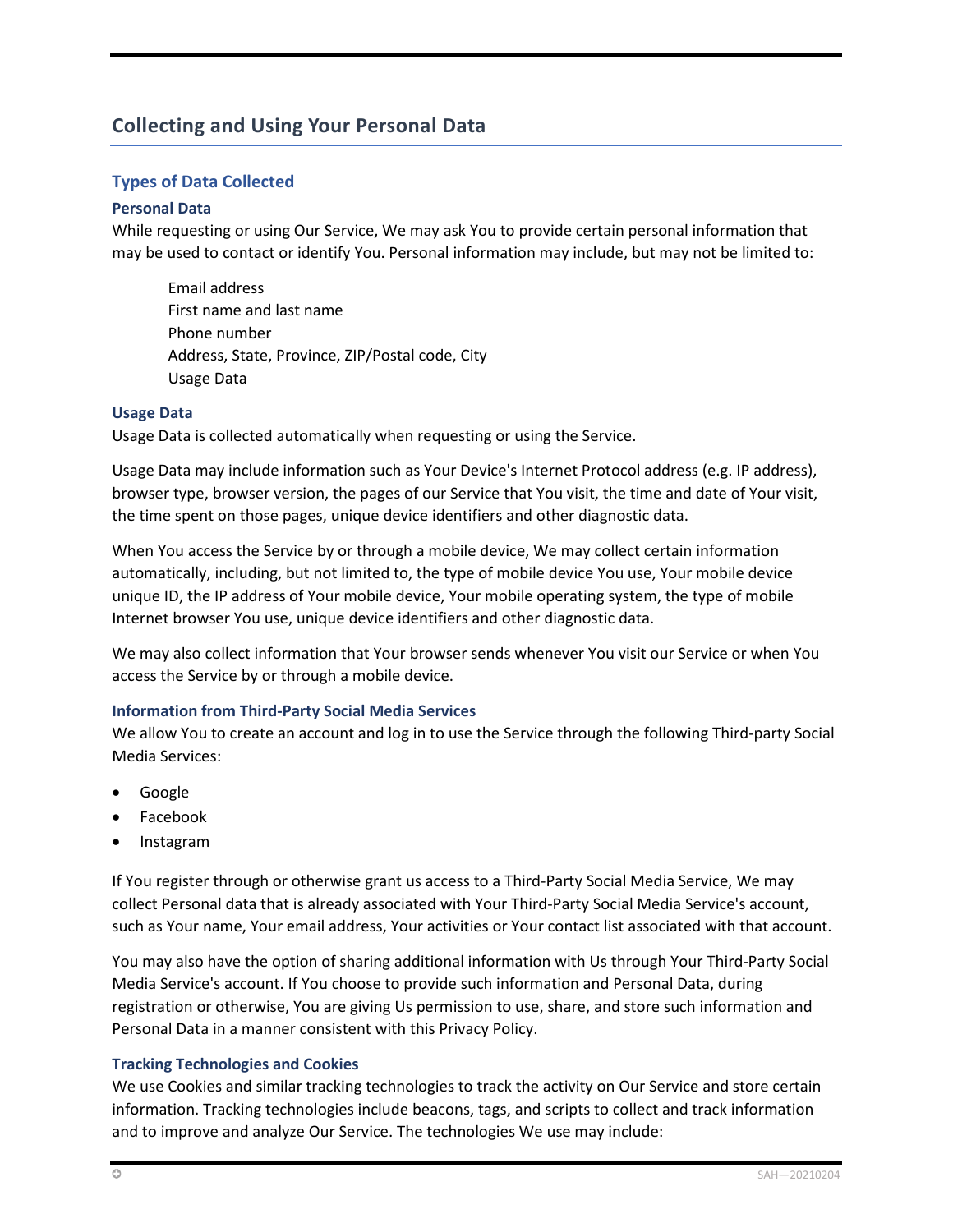- **Cookies or Browser Cookies.** A cookie is a small file placed on Your Device. You can instruct Your browser to refuse all Cookies or to indicate when a Cookie is being sent. If You do not accept Cookies, You may not be able to use some parts of our Service. Unless you have adjusted Your browser setting so that it will refuse Cookies, our Service may use Cookies.
- **Flash Cookies.** Certain features of our Service may use local stored objects (or Flash Cookies) to collect and store information about Your preferences or Your activity on our Service. Flash Cookies are not managed by the same browser settings as those used for Browser Cookies. For more information on how You can delete Flash Cookies, please read "Where can I change the settings for disabling, or deleting local shared objects?" available at [https://helpx.adobe.com/flash](https://helpx.adobe.com/flash-player/kb/disable-local-shared-objects-flash.html#main_Where_can_I_change_the_settings_for_disabling__or_deleting_local_shared_objects_)[player/kb/disable-local-shared-objects-](https://helpx.adobe.com/flash-player/kb/disable-local-shared-objects-flash.html#main_Where_can_I_change_the_settings_for_disabling__or_deleting_local_shared_objects_)

[flash.html#main\\_Where\\_can\\_I\\_change\\_the\\_settings\\_for\\_disabling\\_\\_or\\_deleting\\_local\\_shared\\_obje](https://helpx.adobe.com/flash-player/kb/disable-local-shared-objects-flash.html#main_Where_can_I_change_the_settings_for_disabling__or_deleting_local_shared_objects_) [cts\\_](https://helpx.adobe.com/flash-player/kb/disable-local-shared-objects-flash.html#main_Where_can_I_change_the_settings_for_disabling__or_deleting_local_shared_objects_)

• **Web Beacons.** Certain sections of our Service and our emails may contain small electronic files known as web beacons (also referred to as clear gifs, pixel tags, and single-pixel gifs) that permit the Company, for example, to count users who have visited those pages or opened an email and for other related website statistics (for example, recording the popularity of a certain section and verifying system and server integrity).

Cookies can be "Persistent" or "Session." Persistent Cookies remain on Your personal computer or mobile device when You go offline. Session Cookies are deleted as soon as You close Your web browser. Learn more about cookies[: What Are Cookies?](https://www.privacypolicies.com/blog/cookies/)

We use both Session and Persistent Cookies for the following purposes:

## **Necessary / Essential Cookies**

Type: Session Cookies. Administered by: Us. Purpose: Essential to provide You with services available through the Website and to enable You to use some of its features. They help to authenticate users and prevent fraudulent use of user accounts. Without these Cookies, the services You may request cannot be provided. We only use these Cookies to provide You with services available on or through our Website.

## **Cookies Policy / Notice Acceptance Cookies**

Type: Persistent Cookies. Administered by: Us. Purpose: To identify if users have accepted the use of cookies on the Website.

## **Functionality Cookies**

Type: Persistent Cookies.

Administered by: Us.

Purpose: To allow us to remember choices You make when You use the Website, such as your login details or language preference. These Cookies provide You with a more personal experience and avoid You having to re-enter your preferences each time You use the Website.

## **Tracking and Performance Cookies**

Type: Persistent Cookies.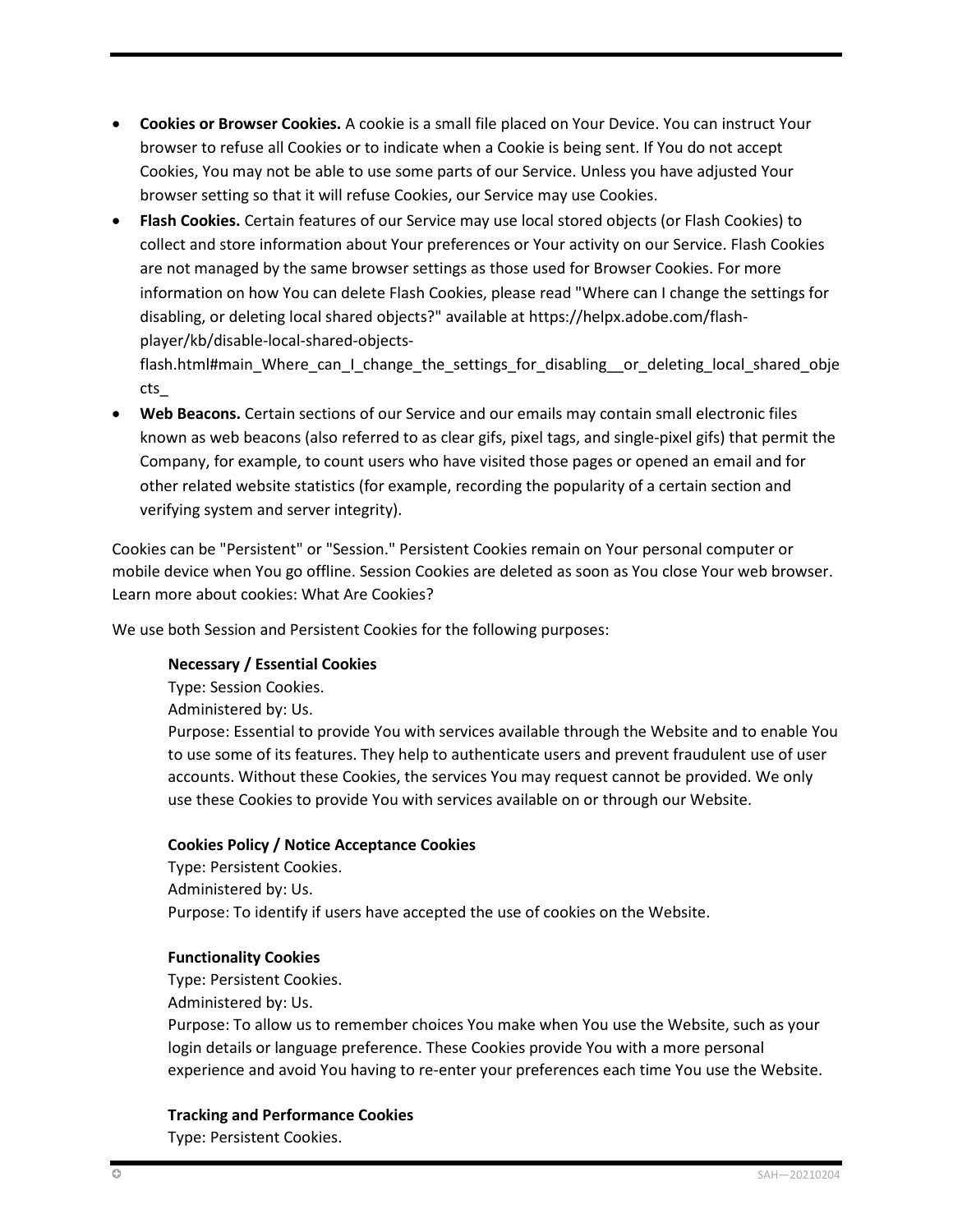Administered by: Third-Parties.

Purpose: To track information about traffic to the Website and how users use the Website. The information gathered via these Cookies may directly or indirectly identify you as an individual visitor. The information collected is typically linked to a pseudonymous identifier associated with the device you use to access the Website. We may also use these Cookies to test new pages, features or new functionality of the Website.

## **Targeting and Advertising Cookies**

Type: Persistent Cookies.

Administered by: Third-Parties.

Purpose: To track your browsing habits to enable Us to show information and advertising that may be of interest to You. These Cookies use information about your browsing history to group You with other users who have similar interests. Based on this information, and with Our permission, third party advertisers can place Cookies to enable them to show advertisement information which We think may be of interest to You while on third party websites.

## **Use of Your Personal Data**

We may use Personal Data for the following purposes:

**To provide and maintain our Service**, including to monitor the usage of our Service. **To manage Your Account and Your registration** as a user of the Service. The Personal Data You provide can give You access to different functionalities of the Service that are available to You as a registered user.

**For the development, performance, compliance and undertaking** of a purchase contract for products, items or services You purchase from Us, or relating to any other contract with Us through the Service.

**To contact You** by email, telephone calls, SMS, or other equivalent forms of electronic communication, such as a mobile application's push notifications regarding updates or informative communications related to the functionalities, products or contracted services, including the security updates, when necessary or reasonable for their implementation. **To provide You** with news, special offers and general information about other goods, services and events which we offer that are similar to those that you have already purchased or enquired about unless You have opted not to receive such information.

**To manage and attend to** Your requests to Us.

**For business transfers:** We may use Your information to evaluate or conduct a merger, divestiture, restructuring, reorganization, dissolution, or other sale or transfer of some or all of Our assets, whether as a going concern or as part of bankruptcy, liquidation, or similar proceeding, in which Personal Data held by Us about our Service users is among the assets transferred.

**For other purposes**: We may use Your information for other purposes, such as data analysis, identifying usage trends, determining the effectiveness of our promotional campaigns and to evaluate and improve our Service, products, services, marketing and your experience.

We may share Your personal information in the following situations: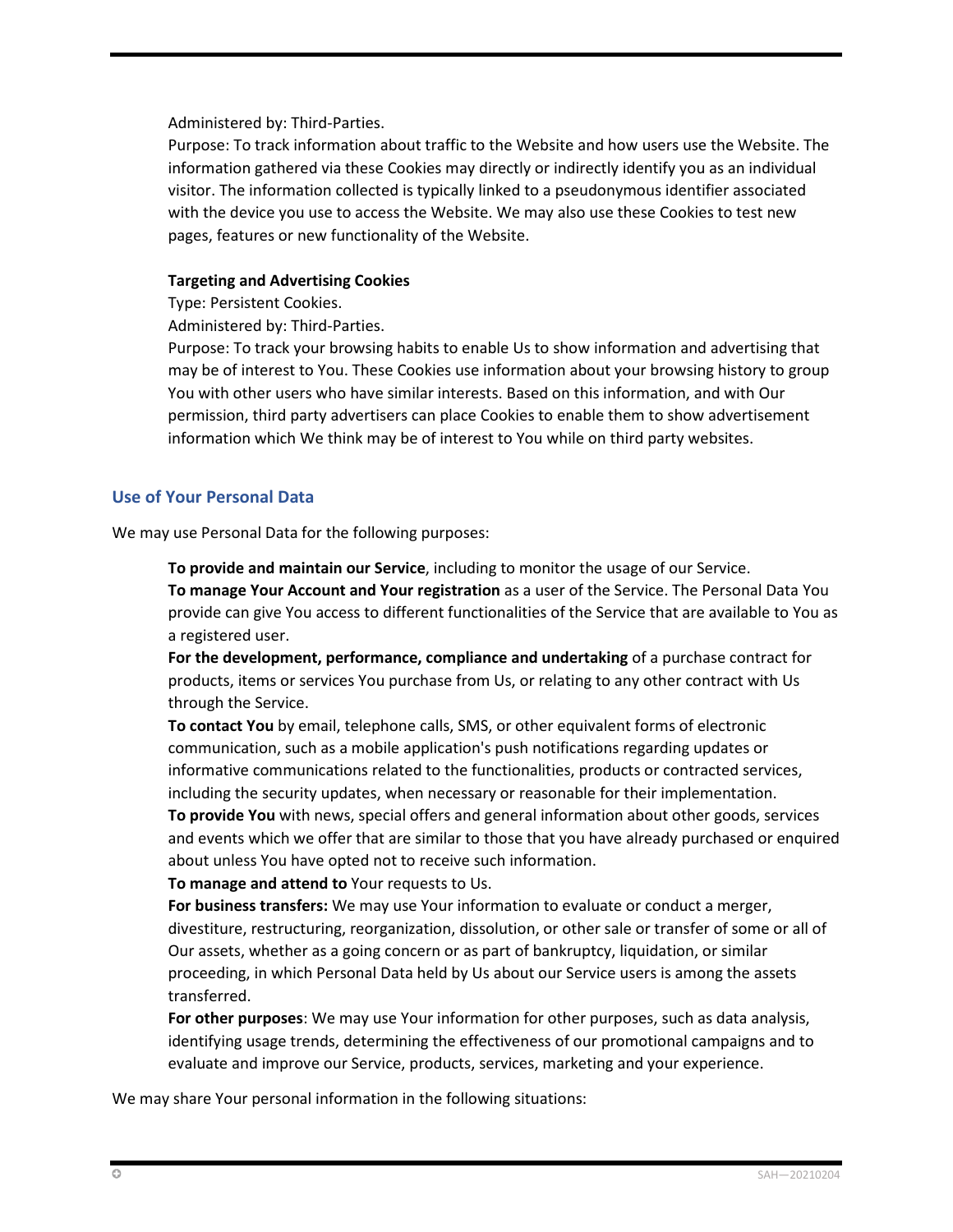- **With Service Providers:** We may share Your personal information with Service Providers to monitor and analyze the use of our Service, to show advertisements to You to help support and maintain Our Service, and/or to contact You.
- **For business transfers:** We may share or transfer Your personal information in connection with, or during negotiations of, any merger, sale of Our assets, financing, or acquisition of all or a portion of Our business to another company.
- **With Affiliates:** We may share Your information with Our affiliates, in which case we will require those affiliates to honor this Privacy Policy. Affiliates include Our parent company and any other subsidiaries, joint venture partners or other companies that We control or that are under common control with Us.
- **With business partners:** We may share Your information with Our business partners to offer You certain products, services or promotions.
- **With other users:** We may disclose or share Your information when You share personal information or otherwise interact in public areas or domains with other users. Such information may be viewed by all users and may be publicly distributed. If You interact with other users or register through a Third-Party Social Media Service, Your contacts on the Third-Party Social Media Service may see Your name, profile, pictures and description of Your activity. Similarly, other users may be able to view descriptions of Your activity, communicate with You and view Your profile.
- **With Your consent**: We may disclose Your personal information for any other purpose with Your consent.

## **Retention of Your Personal Data**

We will retain Your Personal Data only for as long as is necessary for the purposes set out in this Privacy Policy. We will retain and may use Your Personal Data to the extent necessary to comply with our legal obligations (for example, if we are required to retain your data to comply with applicable laws), resolve disputes, and enforce our legal agreements and policies.

We will also retain Usage Data for internal analysis purposes. Usage Data is generally retained for a shorter period of time, except when such data is used to strengthen the security or to improve the functionality of Our Service, or We are legally obligated to retain this data for longer time periods.

## **Transfer of Your Personal Data**

Your information, including Personal Data, is processed at Our operating offices and in any other places where the parties involved in the processing are located. Your information may be transferred to — and maintained on — computers located outside of Your state, province, country or other governmental jurisdiction where the data protection laws may differ than those from Your jurisdiction.

Your consent to this Privacy Policy followed by Your submission of Your Personal Data, shall be construed and considered as Your agreement to a transfer of Your Personal Data.

We will take all steps reasonably necessary to ensure that Your data is treated securely and in accordance with this Privacy Policy and no transfer of Your Personal Data will take place to an organization or a country unless there are adequate controls in place including the security of Your data and other personal information.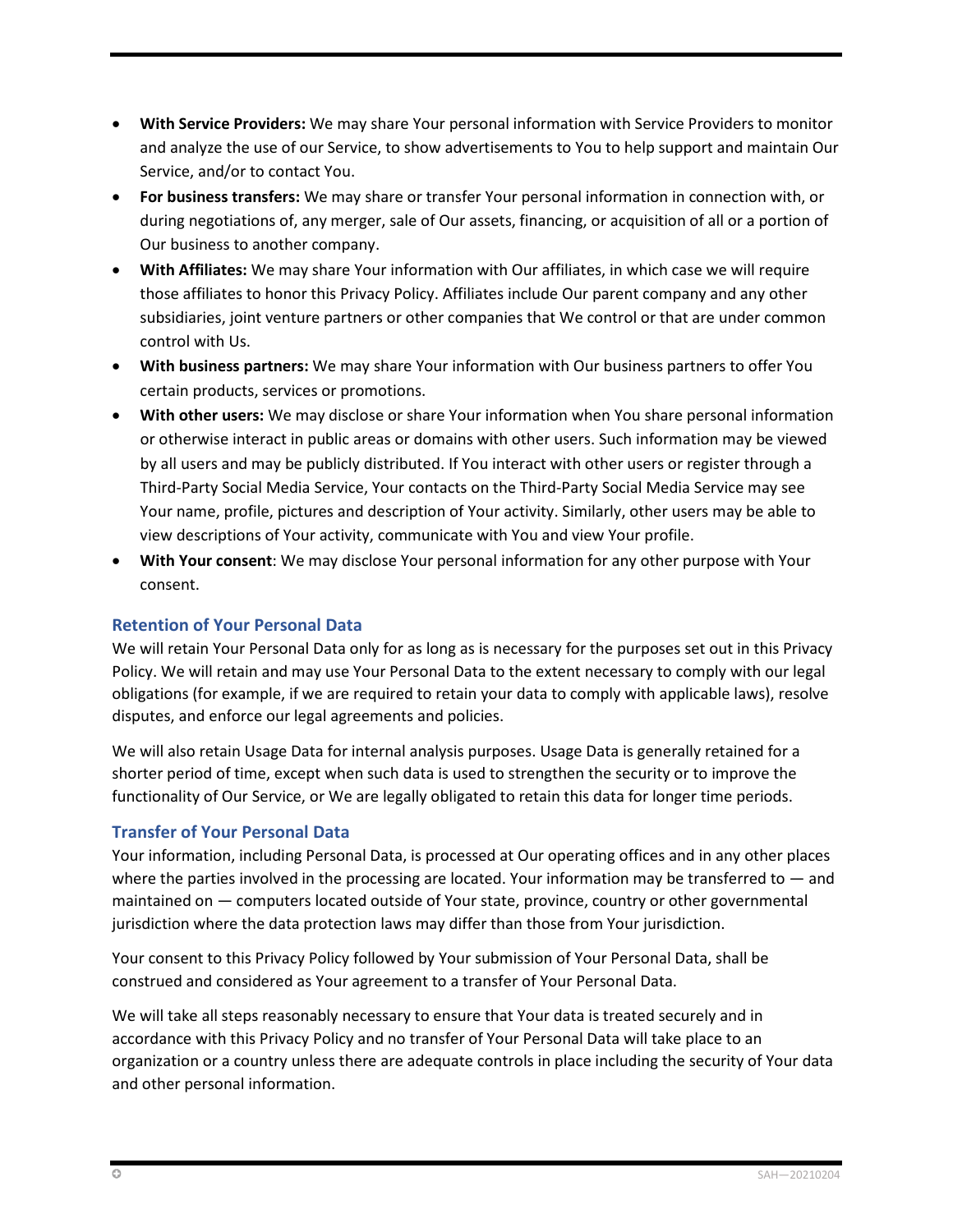## **Disclosure of Your Personal Data**

#### **Business Transactions**

If We are involved in a merger, acquisition or asset sale, Your Personal Data may be transferred. We will do our best to provide notice before Your Personal Data is transferred and becomes subject to a different Privacy Policy.

#### **Law enforcement**

Under certain circumstances, We may be required to disclose Your Personal Data if required to do so by law or in response to valid requests by public authorities (e.g. a court or a government agency).

#### **Other legal requirements**

We may disclose Your Personal Data in the good faith belief that such action is necessary to:

- Comply with a legal obligation;
- Protect and defend the rights or property of the Company;
- Prevent or investigate possible wrongdoing in connection with the Service;
- Protect the personal safety of Users of the Service or the public; or
- Protect against legal liability.

## **Security of Your Personal Data**

The security of Your Personal Data is important to Us. However, no method of transmission over the Internet, or method of electronic storage is 100% secure. While We strive to use commercially acceptable means to protect Your Personal Data, We cannot guarantees absolute security.

## **Detailed Information on the Processing of Your Personal Data**

The Service Providers We use may have access to Your Personal Data. These third-party vendors collect, store, use, process and transfer information about Your activity on Our Service in accordance with their Privacy Policies.

## **Analytics**

We may use third-party Service providers to monitor and analyze the use of our Service.

## **Google Analytics**

Google Analytics is a web analytics service offered by Google that tracks and reports website traffic. Google uses the data collected to track and monitor the use of our Service. This data is shared with other Google services. Google may use the collected data to contextualize and personalize the ads of its own advertising network.

You can opt-out of having made your activity on the Service available to Google Analytics by installing the Google Analytics opt-out browser add-on. The add-on prevents the Google Analytics JavaScript (ga.js, analytics.js and dc.js) from sharing information with Google Analytics about visits activity.

For more information on the privacy practices of Google, please visit the Google Privacy & Terms web page[: https://policies.google.com/privacy](https://policies.google.com/privacy)

## **Advertising**

We may use Service Providers to show advertisements to You to help support and maintain Our Service.